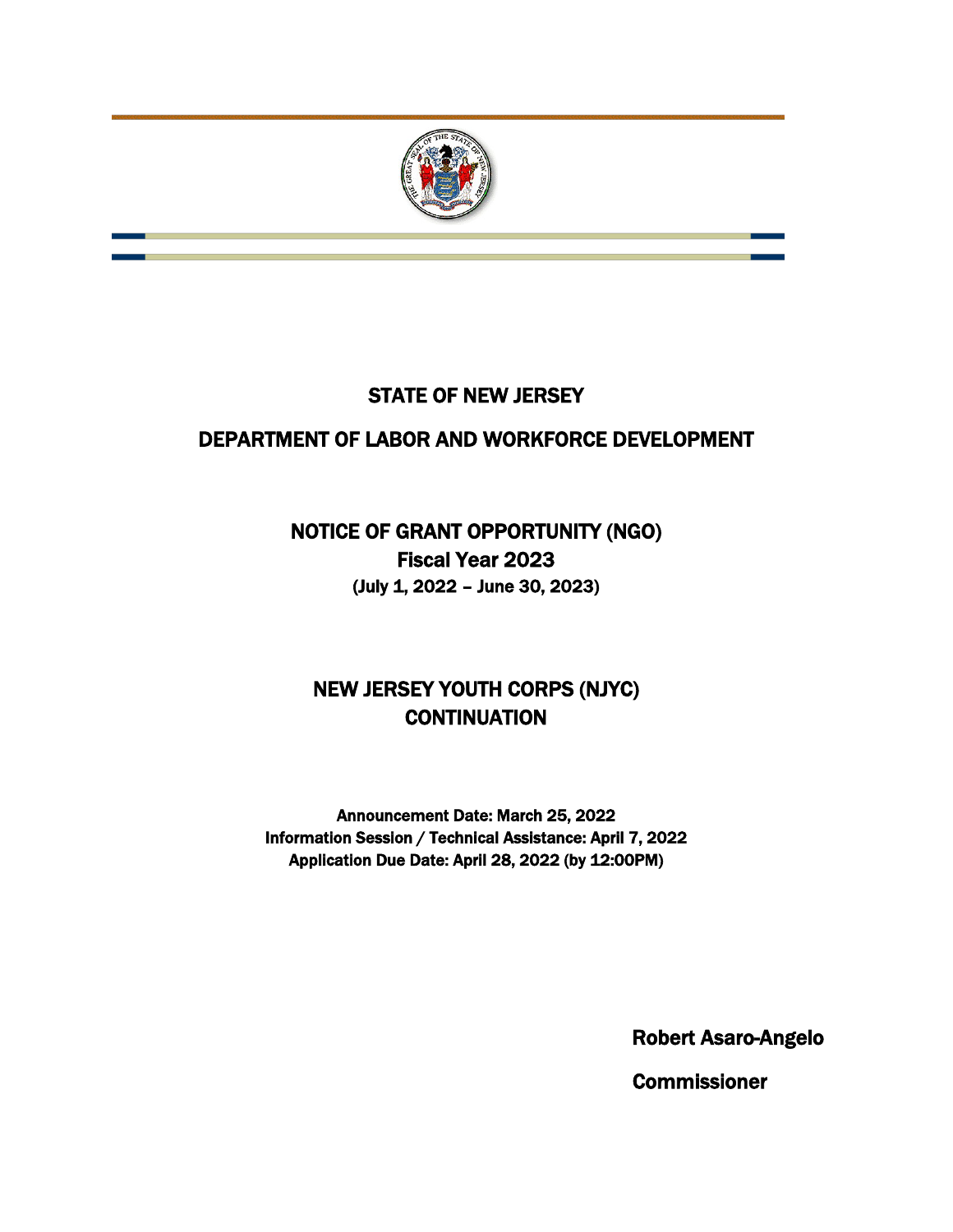## **NEW JERSEY YOUTH CORPS**

Application for Funding Fiscal Year 2023

#### **TABLE OF CONTENTS**

| Section A: NAME OF GRANT PROGRAM                             | Page 1 |
|--------------------------------------------------------------|--------|
| Section B: PURPOSE OF THE GRANT                              | Page 1 |
| Section C: AVAILABLE FUNDING                                 | Page 1 |
| Section D: ELIGIBLE APPLICANTS                               | Page 1 |
| Section E: REQUIREMENTS TO APPLY                             | Page 2 |
| Section F: APPLICATION PROCESS                               | Page 2 |
| Section G: INFORMATION SESSION/TECHNICAL ASSISTANCE WORKSHOP | Page 7 |
| Section H: APPLICATION SUBMISSION DATE                       | Page 8 |
| Section I: AWARD PROCESS                                     | Page 8 |
|                                                              |        |

Attachments: [NJYC Program Requirements](http://www.nj.gov/labor/wioa/documents/NGO/Workforce_Training/FY23_NJYC_Program_Requirements.docx) [Standard Assurances and Certifications and General Provisions](http://www.nj.gov/labor/forms_pdfs/Programs/NGO/FY21/StandardAssurancesandCertificationsandGeneralProvisions_NGO_revised.pdf) **[Cost Guidelines](http://www.nj.gov/labor/wioa/documents/NGO/Workforce_Training/FY23_NJYC_Eligible_Costs_Guideline.doc)** [Acceptance of Program Requirements](http://www.nj.gov/labor/wioa/documents/NGO/Workforce_Training/FY23_NJYC_AcceptanceofProgramRequirements.docx)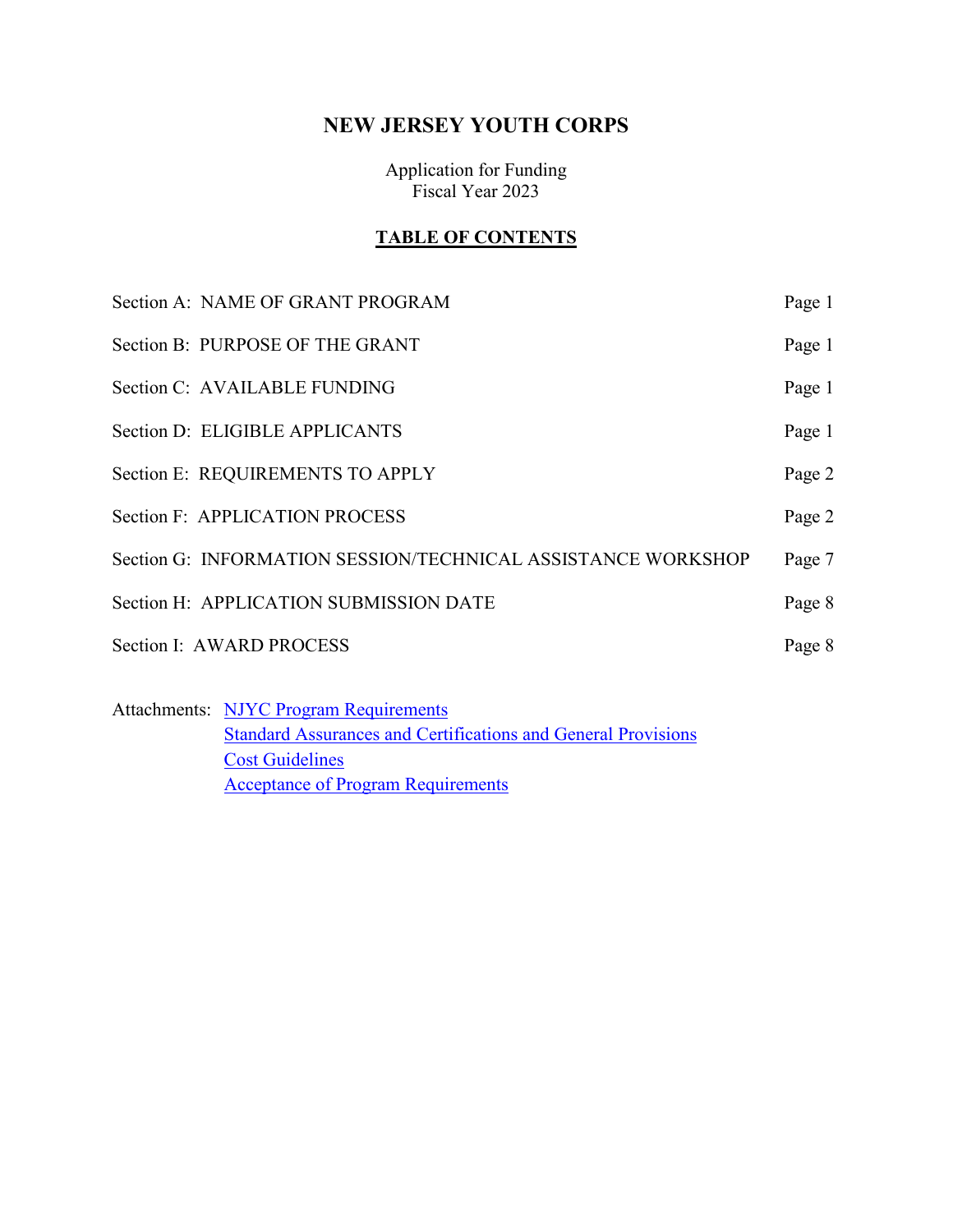Take notice, in compliance with N.J.S.A. 52:14-34.4 et seq., the Department of Labor and Workforce Development (hereinafter "NJDOL") regularly publishes all notices of available funding for federal and state grants, awarded by the Department, on its website at [http://lwd.dol.state.nj.us/labor.](http://lwd.dol.state.nj.us/labor)

#### **A. NAME OF GRANT PROGRAM**

New Jersey Youth Corps (NJYC)

#### **B. PURPOSE OF THE GRANT**

The purpose of the NJYC program is to implement a statewide coordinated service system designed to help disconnected out-of-school youth, ages 16-25, without a high school diploma, reengage in educational, training and employment opportunities for a sustainable long-term career development. NJYC will provide full-time, cohort-based education and service learning, individual counseling, and transition services designed to help Corpsmembers resolve barriers, obtain a High School Diploma (by way of equivalency exam) or other measurable skill gain, and transition to a qualified post-corps placement along an identified career pathway.

#### **C. AVAILABLE FUNDING**

The NJYC program is expected to be funded by the State annual appropriations act, Workforce Investment Opportunity Act (WIOA) State set-aside, and a supplemental amount made available to NJDOL by the Department of Human Services (DHS) pursuant to 45 CFR 260 et seq. This NGO serves as the second year of a four-year grant cycle. The amount of year two funding expected to be available for Fiscal Year (FY) 2023 (July 1, 2022 – June 30, 2023) is \$5,300,000. Funding is contingent upon passage of the State FY 2023 Appropriations Act, receipt of federal WIOA State set-aside funds and the transfer of funds from the DHS.

The total grant amount may not exceed \$10,400 per Corpsmember, and applications must propose to enroll no less than 20 Corpsmembers.

Applicants may propose to enroll up to 20% more Corpsmembers than contracted in FY22 ONLY if they achieved at least 90% enrollment in that fiscal year. Final amounts will be determined at the time of pre-contract revisions, which may take past performance into consideration. Ineligible, inappropriate or undocumented costs will be removed from the funding request.

The grant period for year one will be a 12-month duration and is estimated to begin on July 1, 2022. All funds must be fully expended by June 30, 2023. For each successive year of the grant cycle, the approved applicant will be required to apply for continuation funding.

#### **D. ELIGIBLE APPLICANTS**

Organizations receiving Youth Corps funding in FY2022, who have met both program and fiscal requirements, are eligible to apply.

Applicants must have the capacity to operate this program for the full duration of the four-year cycle, and must be in good standing with NJDOL's Division of Employer Accounts. Any organization that has an outstanding liability to NJDOL will not be able to have its contract executed by NJDOL until the liability is resolved.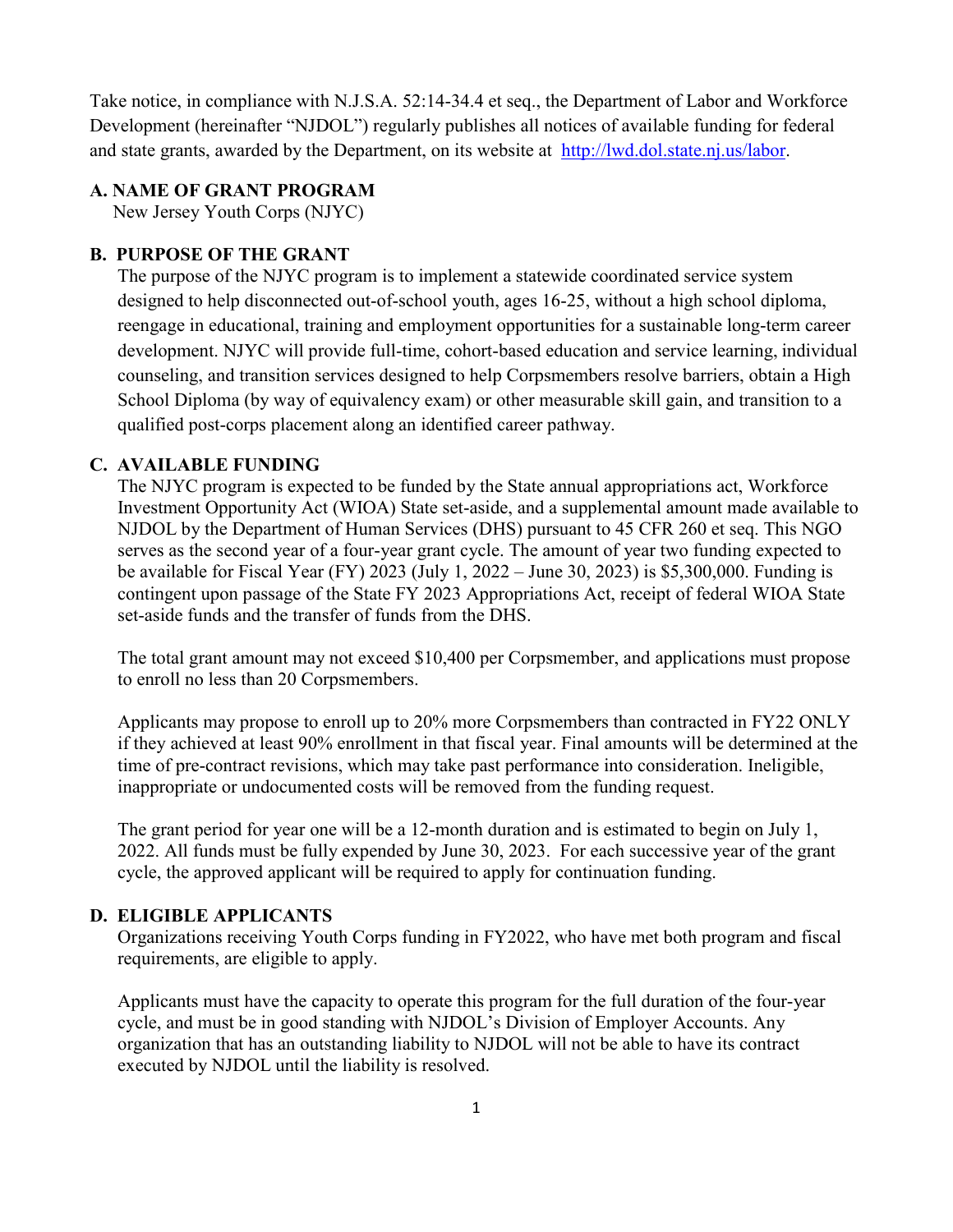**PLEASE NOTE:** All guidelines and required forms in this document are accessible through hyperlinks on the Table of Contents page, which appear in blue font and are underlined.

#### **E. REQUIREMENTS TO APPLY**

Applicants must be able to demonstrate the ability to effectively implement the NJYC model by recruiting, retaining out-of-school youth and operating according to the attached NJYC Program Requirements.

Each NJYC grantee must meet the following performance objectives:

- **1.** Enroll contracted number of Corpsmembers.
- **2.** 85 percent of those enrolled will successfully complete Stage I of the NJYC program.
- **3.** 80 percent of those enrolled at the high school education level shall obtain their High School diploma by way of equivalency exam. High school education level is defined as testing at a 9<sup>th</sup> grade level in BOTH reading and math, per approved standardized academic assessment.
- **4.** 100 percent of Corpsmembers must achieve at least one Measurable Skill Gain, defined as:
	- Growth of one grade level in either subject of Reading or Math, based on approved standardized test; or
	- Obtainment of a High School diploma.
- **5.** 75 percent of Corpsmembers who successfully complete Stage I of the NJYC program will achieve one or more post-corps placements.

#### **F. APPLICATION PROCESS**

NJDOL accepts, reviews, approves and manages all NJYC grants electronically using the System for Administering Grants Electronically (SAGE). Applicants must first submit a letter of intent to apply. The letter of intent should be submitted via e- mail to  $\frac{1}{\text{wdsage}(a)}$  dol.nj.gov and by 12:00 p.m. on Wednesday, April 6, 2022 and must include:

- Applicant agency name,
- Business name (if different from agency name),
- Name of person responsible for submitting application (Agency Official),
- Federal Employee Identification Number (FEIN),
- Dun and Bradstreet (D-U-N-S) Number, and
- Names, titles, and e-mails of the mandatory technical assistance workshop attendees.

To receive access to SAGE, applicants must register at: [https://njdol.intelligrants.com.](https://njdol.intelligrants.com/) It is imperative that registration be submitted at the time the letter of intent is completed. You will receive an e-mail message confirming that your account has been validated. NJDOL will then provide access to the application. After receiving the confirmation, eligible entities will have access to complete and submit their grant application online. Technical requirements for SAGE can be viewed at [https://njdol.intelligrants.com.](https://njdol.intelligrants.com/)

Applicants must agree to the terms and conditions as outlined in the Standard Assurances and Certifications and General Provisions in order to begin completing the application.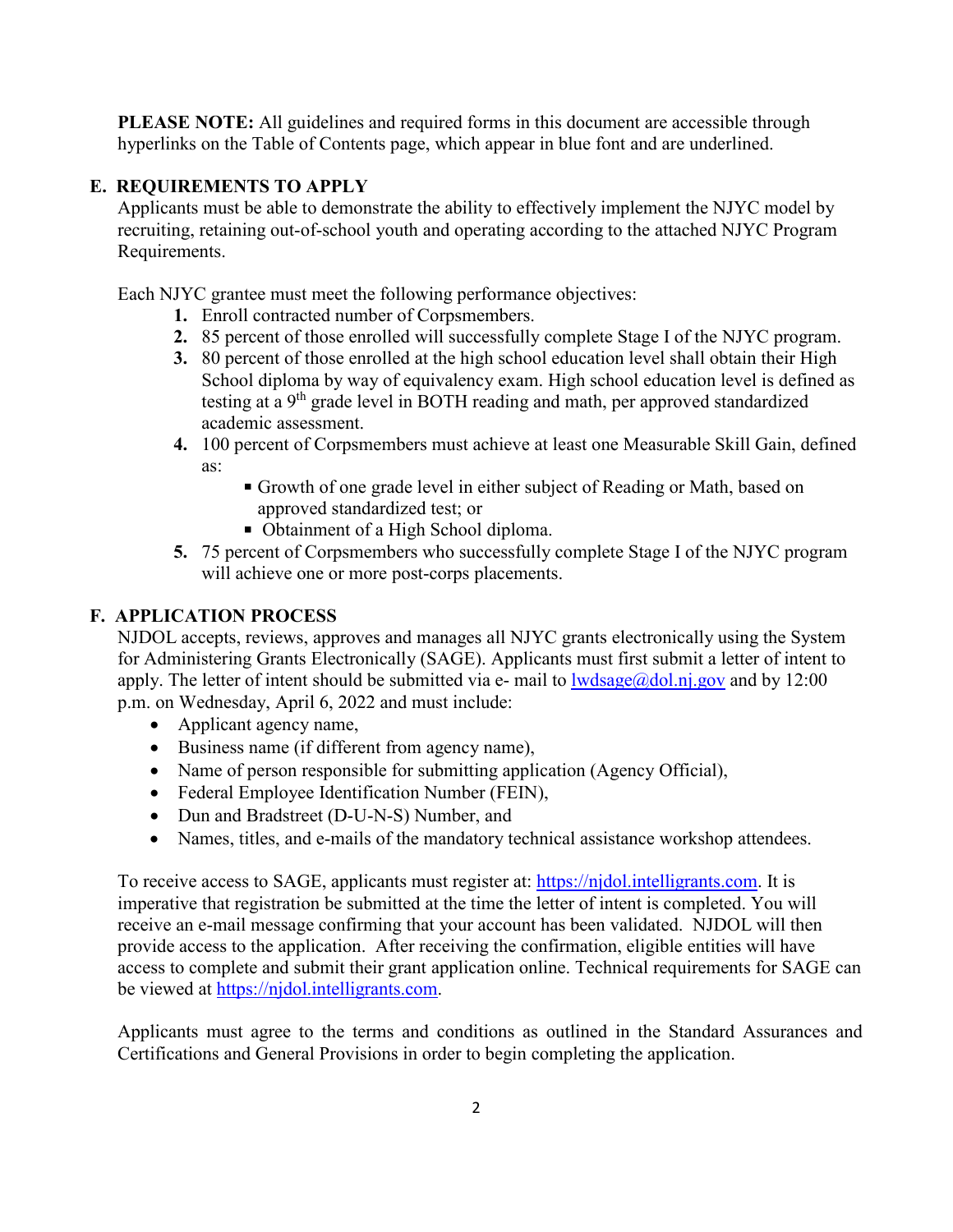The application must consist of the following components:

| <b>Required</b>                  | Component                                                                                                                                                                                                  |
|----------------------------------|------------------------------------------------------------------------------------------------------------------------------------------------------------------------------------------------------------|
|                                  | Applicant Information                                                                                                                                                                                      |
|                                  | Project Location                                                                                                                                                                                           |
|                                  | Previous Funding                                                                                                                                                                                           |
|                                  | NJYC Performance Deliverables Page                                                                                                                                                                         |
| (upload to Required Attachments) | <b>Statement of Need</b>                                                                                                                                                                                   |
| (upload to Required Attachments) | Organizational Commitment and Capacity                                                                                                                                                                     |
| (upload to Required Attachments) | Program Narrative (submitted as 3 separate uploads)<br>Program Design and Delivery<br>Participant Flow Chart<br>"After Hours" Program Design and Delivery (if applicable)                                  |
|                                  | Budget Forms (Schedules A-C)<br>Schedule A Justification Page(s)                                                                                                                                           |
|                                  | <b>Cost Summary</b>                                                                                                                                                                                        |
| (upload to Required Attachments) | Curriculum Outline<br><b>Basic Skills</b><br><b>Workplace Readiness</b>                                                                                                                                    |
| (upload to Required Attachments) | Acceptance of Program Requirements                                                                                                                                                                         |
| (upload to Required Attachments) | Stipend/Incentive Policy                                                                                                                                                                                   |
| (upload to Required Attachments) | <b>Attendance Policy</b>                                                                                                                                                                                   |
|                                  | Miscellaneous Attachments to be Uploaded<br>Board Resolutions to Apply (if applicable)<br>Lease/Rental Agreement (if applicable)<br>Procurement Quotes & Justification (if applicable per Cost Guidelines) |

*If any of the above required components are not completed, submitted, signed and dated, your proposal may be considered incomplete and, therefore, may not be reviewed by the selection committee.*

The forms described below must be accessed and submitted through the "Forms" menu in SAGE:

#### **1. Applicant Information**

Applicants must complete all the required information for the primary contact, chief executive officer, application organization, project director and business manager.

#### **2. Project Location**

Applicants must enter the address of the NJYC site location and select the counties and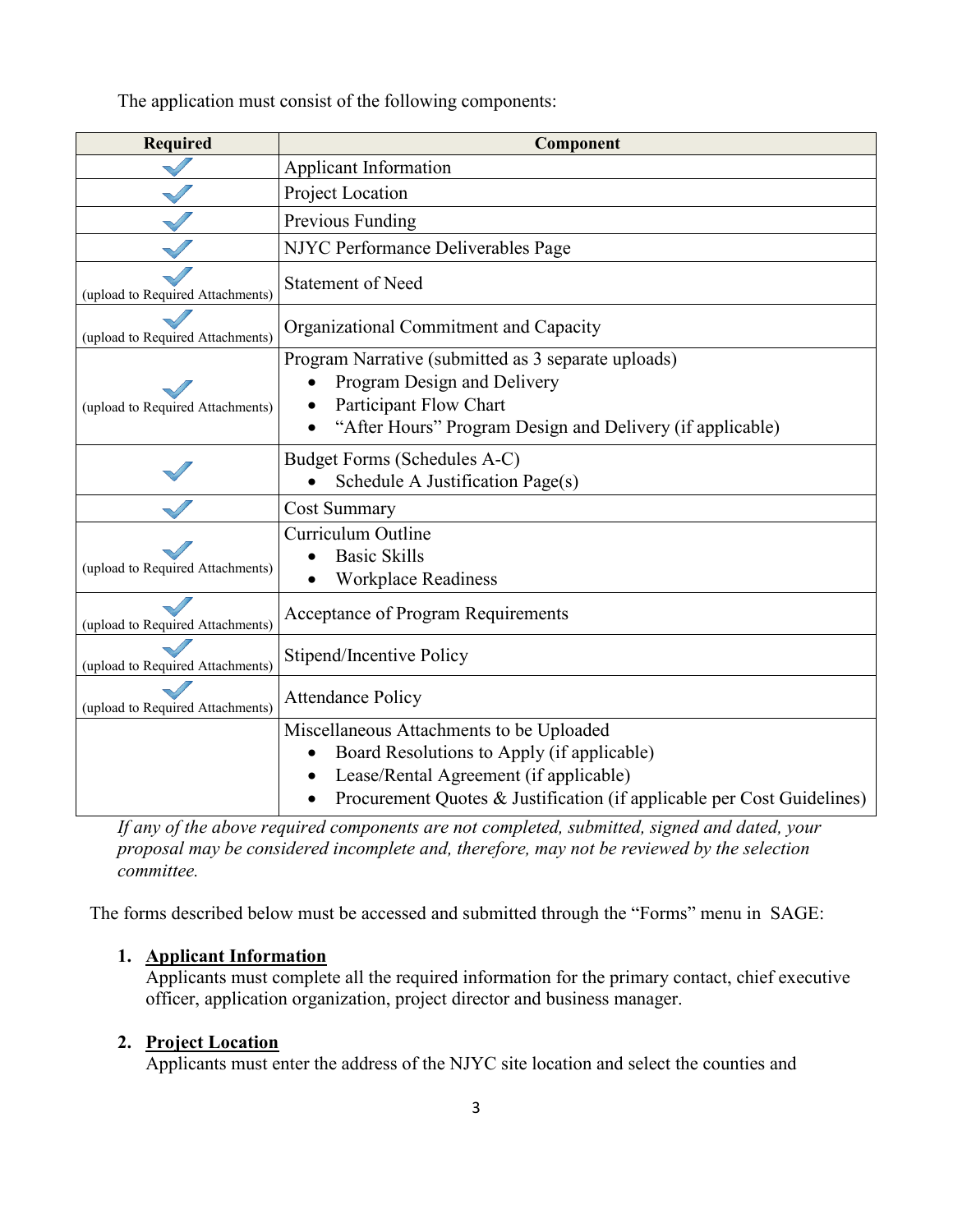municipalities the proposed NJYC program will serve.

#### **3. Previous Funding**

Applicants previously funded by NJDOL within the last three years must complete the required information.

## **4. NJYC Performance Deliverables Page**

Applicants must enter their proposed enrollment numbers on this page in SAGE, which will automatically calculate the expected performance metrics in accordance with the NJYC Program Requirements. The enrollment number may be negotiated during pre-contract revisions.

Applicants must also fill in their cohort designs and projected cohort start dates on this page.

## **5. Statement of Need (Uploaded to Required Attachments)**

A need is defined as the difference between the current status and the outcomes and/or standard(s) that the applicant would like to achieve. Demonstrate the need for a project, in relation to the NGO, and provide documentation that substantiates the need. Documentation must include demographics, description of target population(s), student data, personnel data and research.

**Note:** *The Statement of Need document should include page numbers and must not exceed 2 pages.*

## **6. Organizational Commitment and Capacity (Uploaded to Required Attachments)**

Applicants should describe the extent of their organizational commitment to the program. The applicant should include their experience(s) and successes working with the targeted population and implementing services similar to the program services described within this NGO. Applicants should make the connection to how their capacities will support enrolling the proposed number of Corpsmembers.

**Note:** *The Organizational Commitment and Capacity document should include page numbers and must not exceed 2 pages.* 

## **7. Program Narrative**

Applicants must submit a program narrative in accordance with the NJYC Program Requirements.

#### **Program Design and Delivery (Uploaded to Required Attachments)** Each applicant must:

- Identify the address of the facility that will host the NJYC site, and a brief description of the facility;
- Outline strategies to recruit potential Corpsmembers, including identified partners providing referrals to NJYC;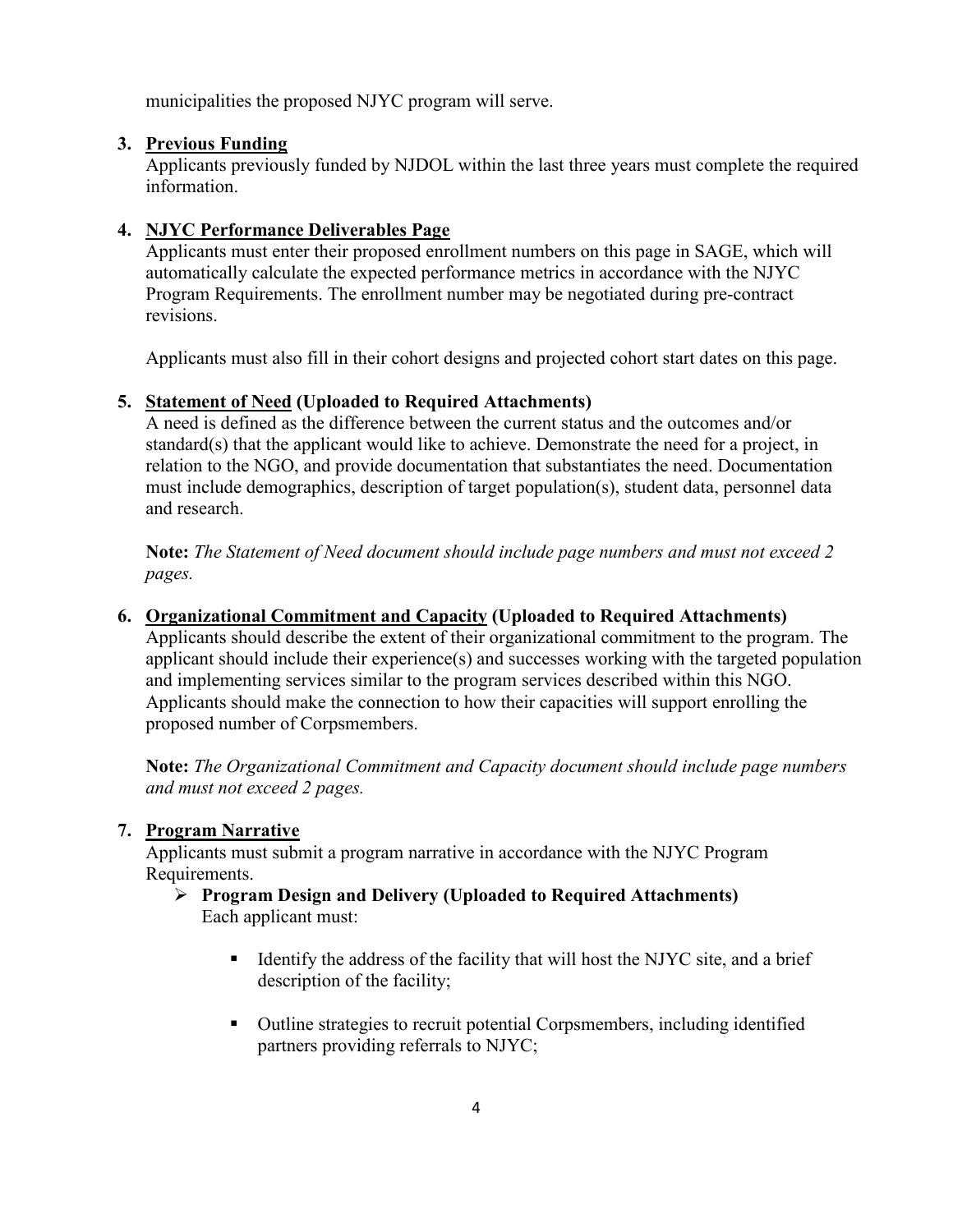- Address the plan to work with their local Workforce Development Board to establish the processes for registering Corpsmembers into the One Stop's AOSOS database, cross-referring prospective participants, co-enrolling participants between NJYC and WIOA when appropriate, and any additional envisioned partnerships.
- **Provide a comprehensive plan of services and strategies to implement each** component of Section III of the [NJYC Program Requirements.](http://www.nj.gov/labor/forms_pdfs/Programs/NGO/FY19/Final_FY20_NJYC_Program_Requirements.docx) Each program component must be addressed in their own separate sections of the narrative.
	- When addressing the Community Service Learning component, applicants should describe anticipated service project sponsors and types of service projects to be conducted.

Each component section must also include brief descriptions of how component implementation would occur remotely, should a public health or other crisis warrant distanced programming.

**Note***: The Program Design and Delivery document should include page numbers and must not exceed 15 pages.* 

- **Participant Flow Chart (Uploaded to Required Attachments)** Applications must include a participant flow chart detailing the journey of a typical participant through each component of the program, from recruitment through Stage II follow-up.
- **After Hours Program Design and Delivery (If applicable; Uploaded to Required Attachments)**

NJYC sites may choose to implement After Hours Program services to provide Corpsmembers with a safe, healthy, and supportive environment to be accessed beyond the regular hours of NJYC. An After Hours Program is intended to stimulate Corpsmembers' social, physical, and intellectual abilities while reducing risky behaviors such as drug use or gang involvement.

Applicants who choose to implement an After Hours Program must also provide a design and delivery strategy, including, at a minimum, the following:

- Strategies for engaging youth
- Objectives of program
- Hours of operation
- **Types of activities planned**

**Note:** *The After Hours Program Design and Delivery document should include page numbers and must not exceed 3 pages.*

#### **8. Budget Forms (Schedules A-C)**

Following the attached Cost Guidelines, complete Budget Schedules A through C to identify personnel costs, non-personnel costs and direct student services costs.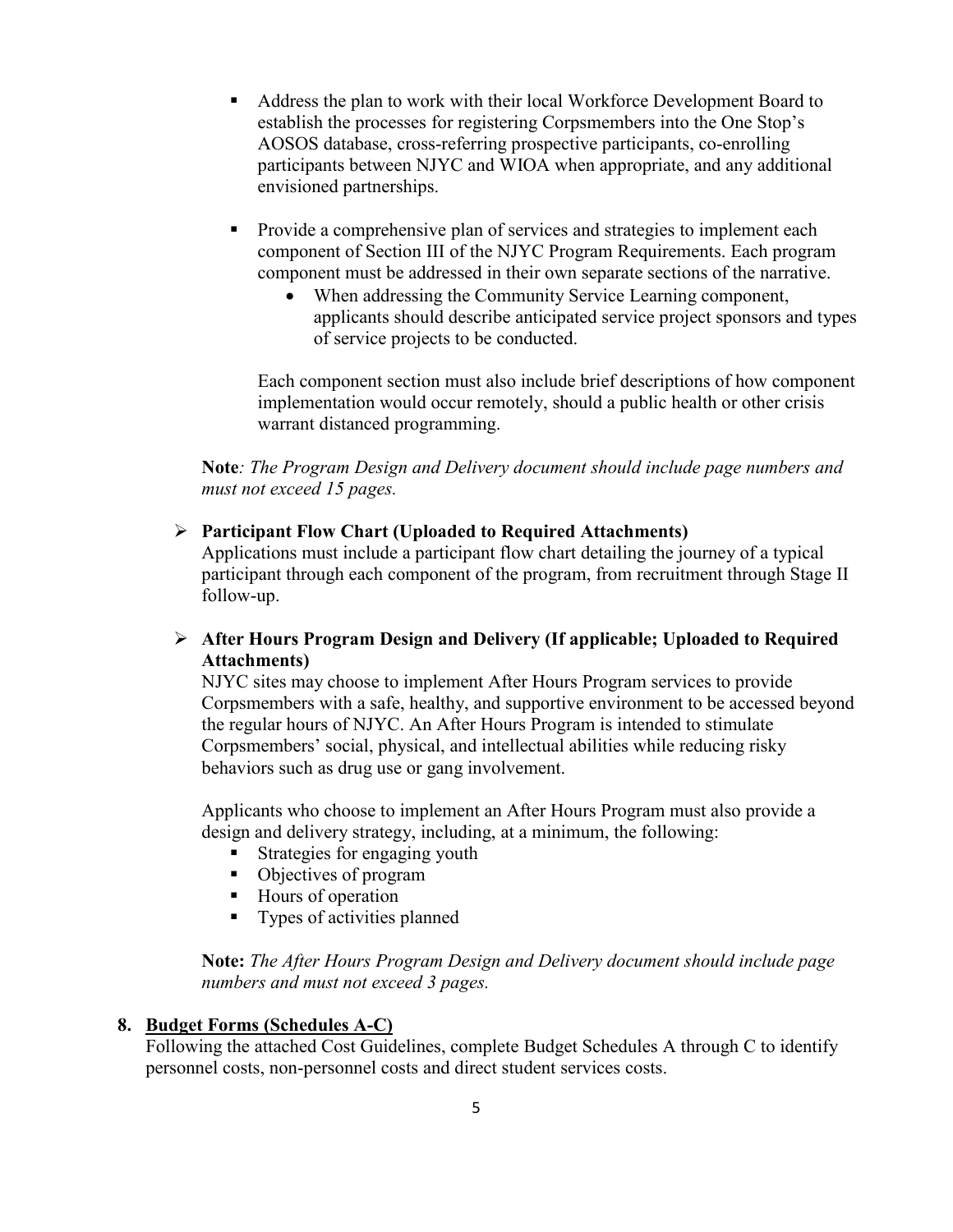NJDOL has limited the cost categories to the following areas:

#### **Schedule A - Personnel Costs**

This budget category includes salaries for program staff and fringe benefits. For personnel who are administrative staff only, you must check the administrative box to the left of the position title.

 **Justification Page-** Each page of Schedule A has a Justification Page attached. A justification for all personnel/positions listed on Schedule A must include a designation as an administrative role (if applicable), number of work hours per week, programmatic roles and responsibilities, and relevant education and experience.

#### **Schedule B – Non-Personnel Costs (Indirect/Administrative)**

This budget category includes cost categories that are NOT considered direct participant services or expenses and are further detailed in the Cost Guidelines. Each nonpersonnel cost category selected must have a clear justification or description of the selection. All costs included on Schedule B will count towards your administrative cap which is 10% of your total grant funds requested.

Applicants should strive to select from the existing cost categories provided within the schedule's dropdown list. Line items that fall within the same cost category should be entered as one row when possible, and should identify the specific items and their cost breakdowns within the justification

#### **Schedule C – Direct Services**

This budget category includes cost categories that are considered to directly benefit program participants and are further detailed in the Cost Guidelines. Each direct service cost category selected must have a clear justification or description of the selection.

Applicants should strive to select from the existing cost categories provided within the schedule's dropdown list. Line items that fall within the same cost category should be entered as one row when possible, and should identify the specific items and their cost breakdowns within the justification

#### **9. Cost Summary**

Once all budget schedule costs have been entered in their respective schedules, the information will carry to the Cost Summary page.

#### **10. Required Attachments**

The below attachments must be uploaded:

- Statement of Need (referenced in section F.6.)
- **Organizational Commitment and Capacity** (referenced in section F.7.)
- **Program Narrative Program Design and Delivery** (referenced in section F.8.)
- **Program Narrative Participant Flow Chart** (referenced in section F.8.)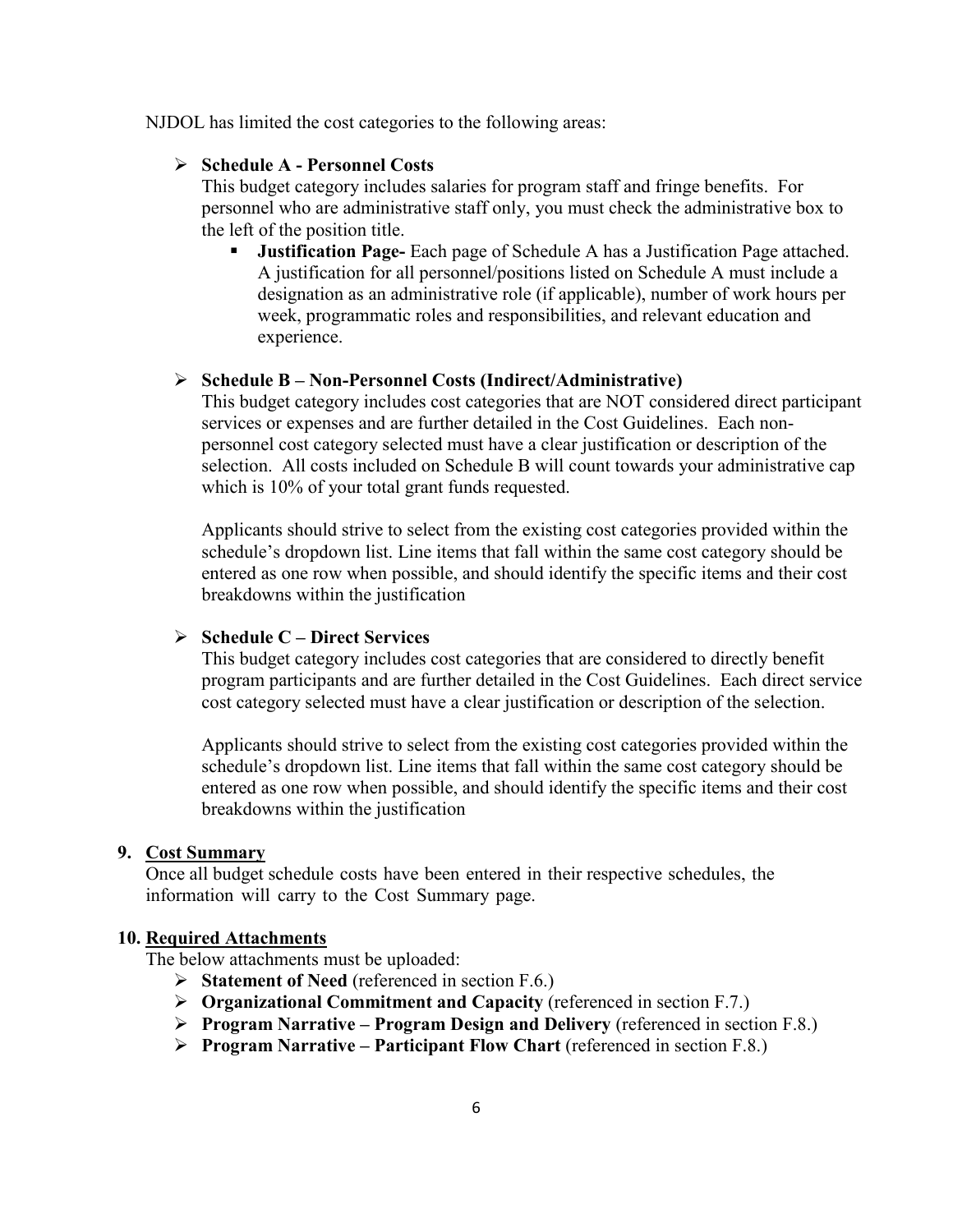**Program Narrative – After Hours Program Design and Delivery** (referenced in section F.8.)

## **Curriculum Outlines**

Each applicant must provide curriculum outlines, in accordance with the NJYC Program Requirements, for:

- Basic Skills / HSE Preparation Instruction, and
- Employability and Workplace Readiness Instruction.

#### **Acceptance of Program Requirements**

Each applicant is required to sign the attached Acceptance of Program Requirements (see Table of Contents) to verify that the NJYC Program Requirements and Cost Guidelines were reviewed. The signed form must be uploaded to the Required Attachments page in SAGE.

#### **Stipend/Incentive Policy**

Each applicant must create their own stipend/incentive policy which adheres to the specifications outlined in the NJYC Program Requirements. The policy should include standards for remote operation, if different from the regular policy.

#### **Attendance Policy**

Each applicant must create an attendance policy which adheres to the specifications outlined in the NJYC Program Requirements. The policy should include standards for remote operation, if different from the regular policy.

#### **11. Miscellaneous Documents**

The miscellaneous attachment page in SAGE is optional, and not required to be completed. In this section, you can upload any additional information or documents that will support your grant application, or are required by your organization or special circumstance, such as:

- **Board Resolutions to Apply**
- **Lease/Rental Agreement**

If applicable, lease/rental agreements for the NJYC site must include the total square feet being used by the NJYC program and the cost per square foot.

#### **Procurement Quotes & Justification**

A request for quotes and justification must be provided when procuring NJYC Services from external providers at a cost in excess of 15% of the total grant funds requested per the Cost Guidelines.

## **G. INFORMATION SESSION / TECHNICAL ASSISTANCE WORKSHOP**

NJDOL will provide a virtual information session / technical assistance workshop on Thursday, April 7, 2022 at 10:00 a.m. to 12:00 p.m. via a GoToMeeting conference call. Invites to the GoToMeeting will be sent to the emails provided in the applicant's letter of intent. Attendance of this workshop is mandatory for applicants to be considered eligible to apply. Applicants planning to attend the workshop must submit letters of intent, as described in section F, to [lwdsage@dol.nj.gov](mailto:lwdsage@dol.nj.gov) by 12:00 p.m. Wednesday, April 6, 2022.

Applicants are expected to read the NGO in its entirety, including the NJYC Program Requirements and Cost Guidelines, prior to attending the workshop.